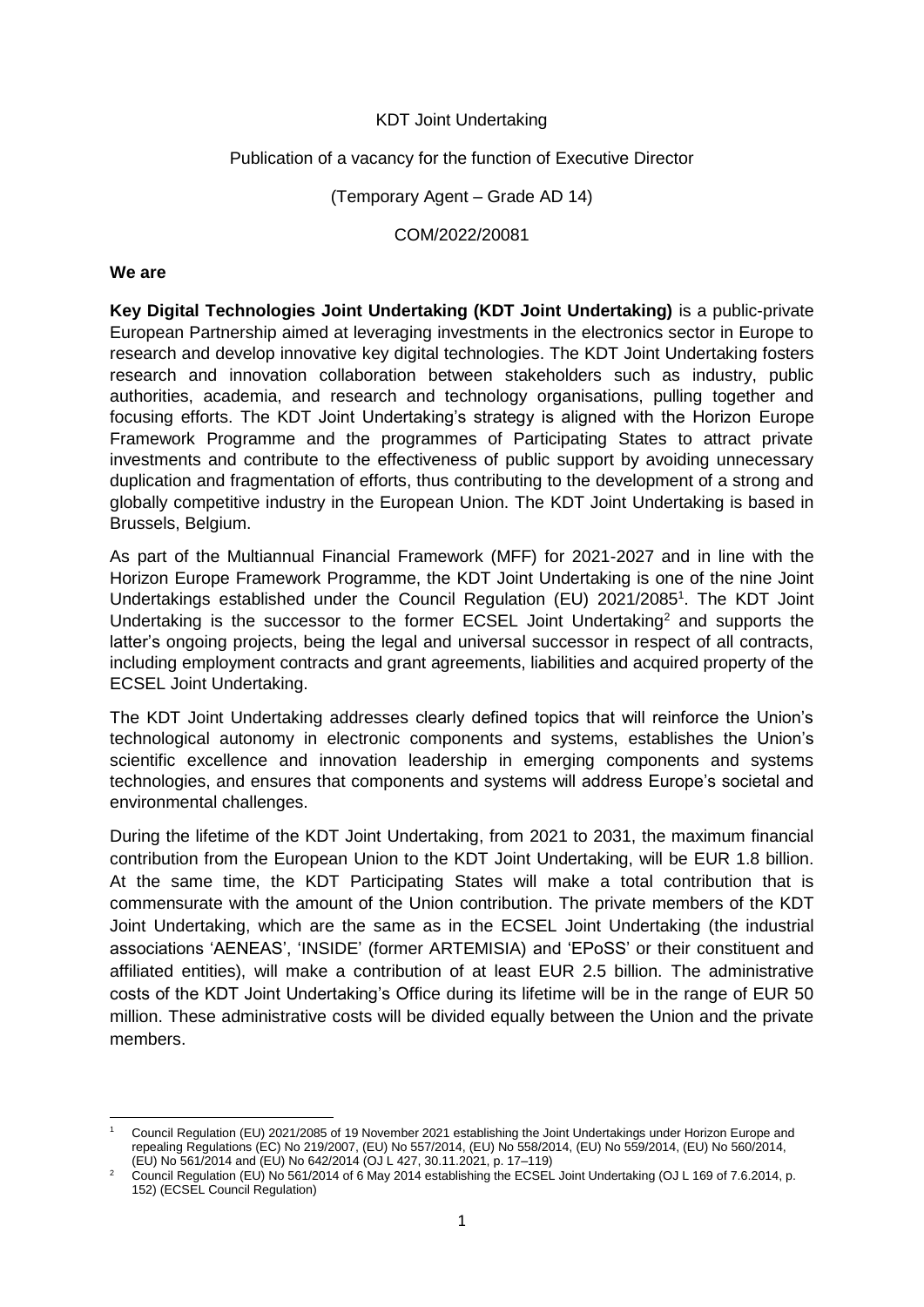The KDT Joint Undertaking is currently composed of 30 staff. For further information, please consult the website of the KDT JU, available at<https://www.kdt-ju.europa.eu/>

On 8 February 2022, the Commission proposed the 'European Chips Act', a comprehensive set of measures to ensure the EU's security of supply, resilience and technological leadership in semiconductor technologies and applications<sup>3</sup>. As part of the Chips Act, the Regulation (EU) 2021/2085 is proposed to be amended<sup>4</sup> so as to increase the scope of the activities of the current KDT Joint Undertaking, proposed to be renamed 'Chips Joint Undertaking'. The renamed Chips Joint Undertaking would start its additional activities once the Chips Act regulation has entered into force. It would continue to implement the activities of the KDT Joint Undertaking as well as the largest part of the "Chips for Europe Initiative" established under the Chips Act. This would include investments into innovation and capacity building activities, such as pilot lines, design infrastructures, and competence centres.

The proposed maximum financial contribution from the European Union to the Chips Joint Undertaking, would be in total EUR 4.175 billion (during its lifetime until 2031), with a commensurate contribution from the Participating States. The administrative costs of the Chips Joint Undertaking's Office during its lifetime are proposed to be in the range of EUR 80 million.

Consequently, the personnel of the renamed Chips Joint Undertaking is proposed to be increased to 50 staff by 2026.

# **We propose:**

**.** 

The Executive Director is the legal representative of the Joint Undertaking. S/he represents the Joint Undertaking towards the KDT community. S/he shall perform her/his tasks with independence and shall be accountable to the Governing Board.

The Executive Director will lead and manage the Joint Undertaking and take overall responsibility for its operations including budget implementation, as well as ensure the achievement of its objectives.

Based on Article 19 of the Regulation (EU) 2021/2085, the Executive Director's responsibilities and tasks will include:

- **-** Act as the chief executive responsible for the day-to-day management of the Joint Undertaking in accordance with the decisions of the Governing Board. S/he shall provide the Governing Board with all information necessary for the performance of its functions. Without prejudice to the respective competencies of the Union institutions and the Governing Board, the Executive Director shall neither seek nor take instructions from any government or from any other body.
- **-** Act as the legal representative of the Joint Undertaking. S/he shall be accountable to the Governing Board of the Joint Undertaking.
- **-** Implement the budget of the Joint Undertaking.
- **-** Carry out the following tasks for the Joint Undertaking:
	- o ensure sustainable and efficient management of the Joint Undertaking;
	- $\circ$  prepare and submit for adoption to the Governing Board the draft annual budget and the staff establishment plan;

<sup>3</sup> [https://ec.europa.eu/commission/presscorner/detail/en/IP\\_22\\_729](https://ec.europa.eu/commission/presscorner/detail/en/IP_22_729)

<sup>4</sup> <https://eur-lex.europa.eu/legal-content/EN/TXT/?uri=CELEX:52022PC0047>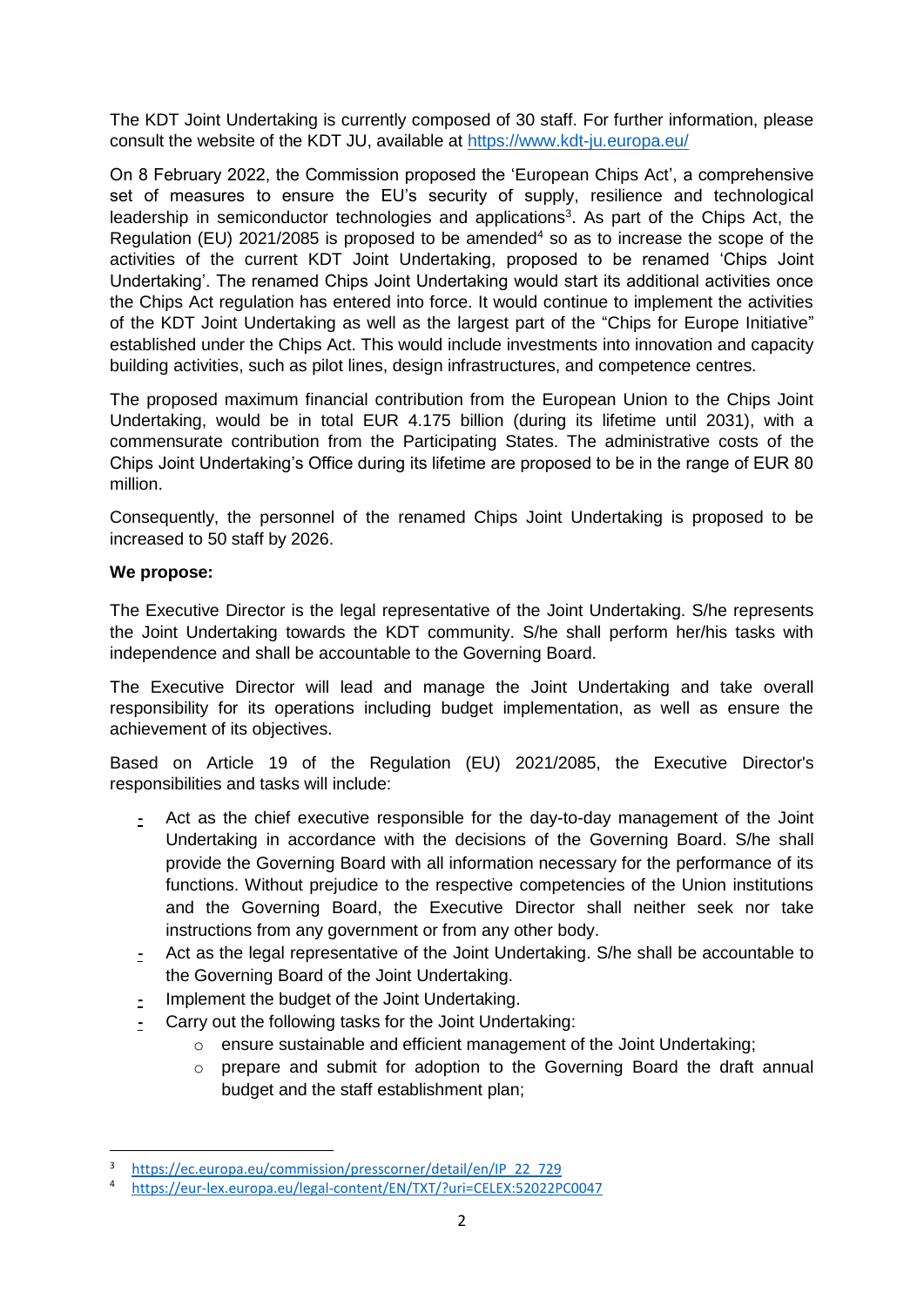- o prepare and submit for adoption to the Governing Board the work programme and the corresponding expenditure estimates for the Joint Undertaking, to implement the Strategic Research and Innovation Agenda;
- o submit for opinion to the Governing Board the annual accounts for the Joint Undertaking;
- o prepare and submit for assessment and approval to the Governing Board the consolidated annual activity report;
- $\circ$  monitor the contributions referred to in points (a) and (b) of Article 11(1) of the Regulation (EU) 2021/2085 report to the Governing Board regularly on the progress in achieving the targets and propose remedial or corrective measures, where necessary;
- $\circ$  establish a formal and regular collaboration with the European partnerships identified in the Strategic Research and Innovation Agenda and in accordance with the strategic orientation provided by the Governing Board;
- $\circ$  represent the Joint Undertaking in meetings within the scope of the Horizon Europe governance;
- o submit for approval to the Public Authorities Board the list of actions to be selected for funding by the Joint Undertaking;
- $\circ$  assess applications for associated members to the Joint Undertaking following an open call for expression of interest and submitting proposals for associated members to the Governing Board;
- o inform regularly the other bodies of the Joint Undertaking on all matters relevant to their role;
- $\circ$  sign individual grant agreements and decisions in her or his remit on behalf of the Joint Undertaking;
- o sign procurement contracts on behalf of the Joint Undertaking;
- o implement the communications policy of the Joint Undertaking;
- o organise, direct and supervise the operations and the staff of the Joint Undertaking within the limits of the delegations by the Governing Board;
- o establish and ensure the functioning of an effective and efficient internal control system and report any significant change to it to the Governing Board;
- $\circ$  protect the financial interests of the Union by applying preventive measures against fraud, corruption and any other illegal activities by means of effective checks and, if irregularities are detected, by recovering amounts that were wrongly paid and, where appropriate, imposing effective, proportionate and dissuasive administrative and financial penalties;
- o ensure the carrying out of risk assessments and risk management for the Joint Undertaking;
- o take any other measures necessary for assessing the progress of the Joint Undertaking towards achieving its objectives;
- $\circ$  prepare and submit for adoption to the Governing Board a plan for the phasing out of the Joint Undertaking from Horizon Europe funding;
- o perform any other tasks entrusted or delegated to her or him by the Governing Board or as may be required by the Regulation (EU) 2021/2085;
- $\circ$  have the power to delegate her or his powers to other staff members subject to rules to be adopted in accordance with the last paragraph of Article 17(4) of the Regulation (EU) 2021/2085.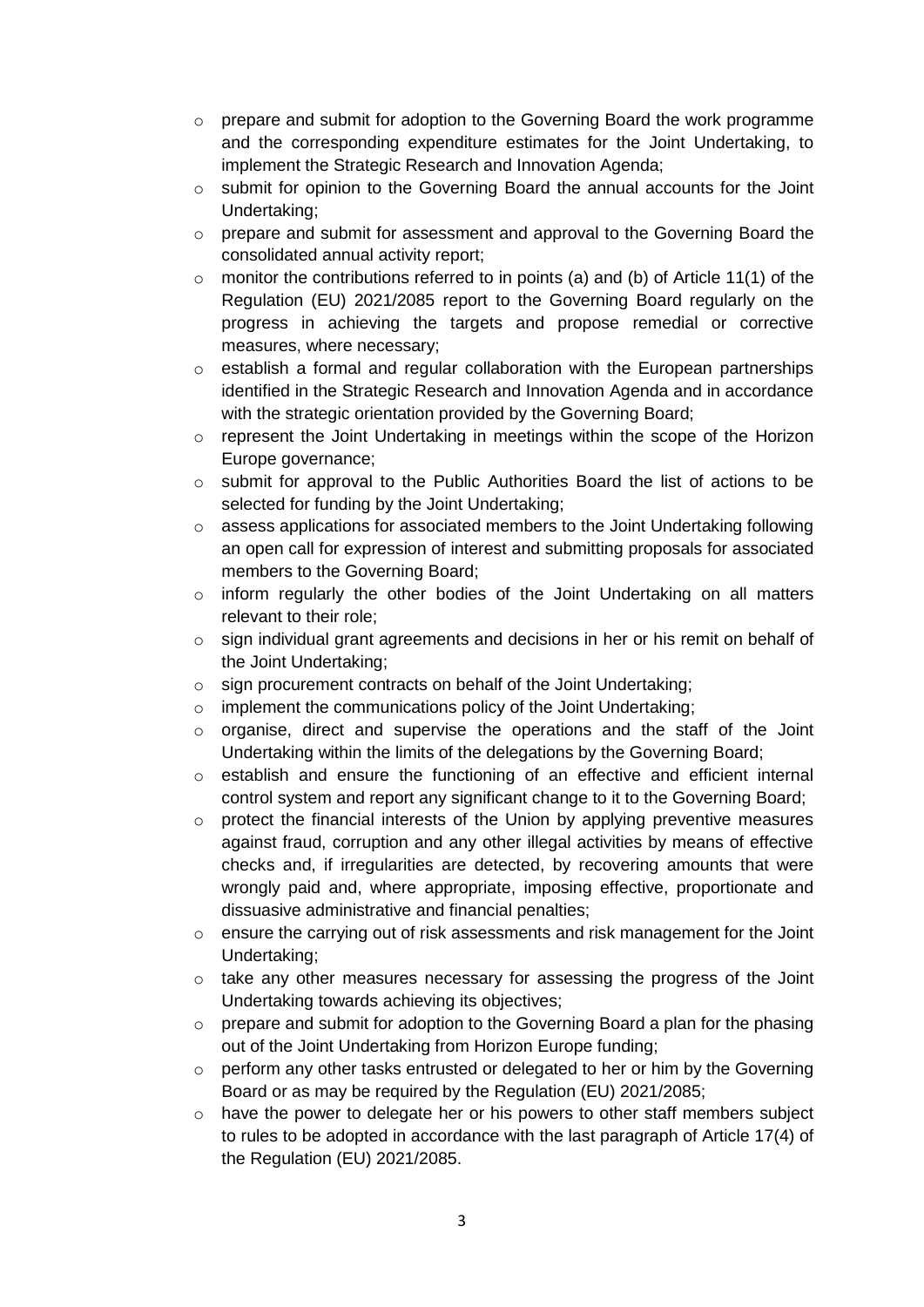- **-** Set up a programme office for the execution under her or his responsibility, of all support tasks of the Joint Undertaking deriving from the Regulation (EU) 2021/2085. The programme office shall be composed of the staff of the Joint Undertaking and shall in particular carry out the following tasks:
	- $\circ$  provide support in establishing and managing an appropriate accounting system in accordance with the financial rules for the Joint Undertaking;
	- $\circ$  manage the implementation of the work programme of the Joint Undertaking throughout the implementation cycle;
	- o provide to the members and the bodies of the Joint Undertaking all relevant information and support necessary for them to perform their duties;
	- $\circ$  act as the secretariat of the bodies of the Joint Undertaking and providing support to advisory groups set up by the Governing Board.

The Executive Director will also be subject to the specific rules set out in Articles 126-141 of Regulation (EU) 2021/2085concerning the KDT Joint Undertaking.

### **We look for (selection criteria)**

The ideal candidate should fulfil the following selection criteria:

### a) Management skills:

- o Ability to lead and motivate a team including administrative, financial and technical staff, in a European, multicultural and multilingual environment.
- o Sound experience in the management of significant financial resources in a national, European and/or international environment and involving funding from public sources.
- o Sound experience in the implementation and management of Quality Assurance and Control procedures as well as risk management methodologies.

### b) Specialist skills and experience:

- $\circ$  Very good knowledge of the European Union political priorities and policies.
- o Thorough understanding of the EU Institutions, their functioning and interaction as well as international activities of relevance to the activities of the Joint Undertaking.

# c) Personal qualities:

- $\circ$  Excellent communication skills in order to liaise, communicate and collaborate effectively, efficiently and fluently in writing and orally with internal and external international stakeholders and to represent the Joint Undertaking in external fora.
- o Ability to build effective working relations with all relevant stakeholders, to ensure that the activities of the Joint Undertaking form a coherent part of the industrial strategy for electronics components and systems.
- o Team player.

# **Candidates must (eligibility requirements)**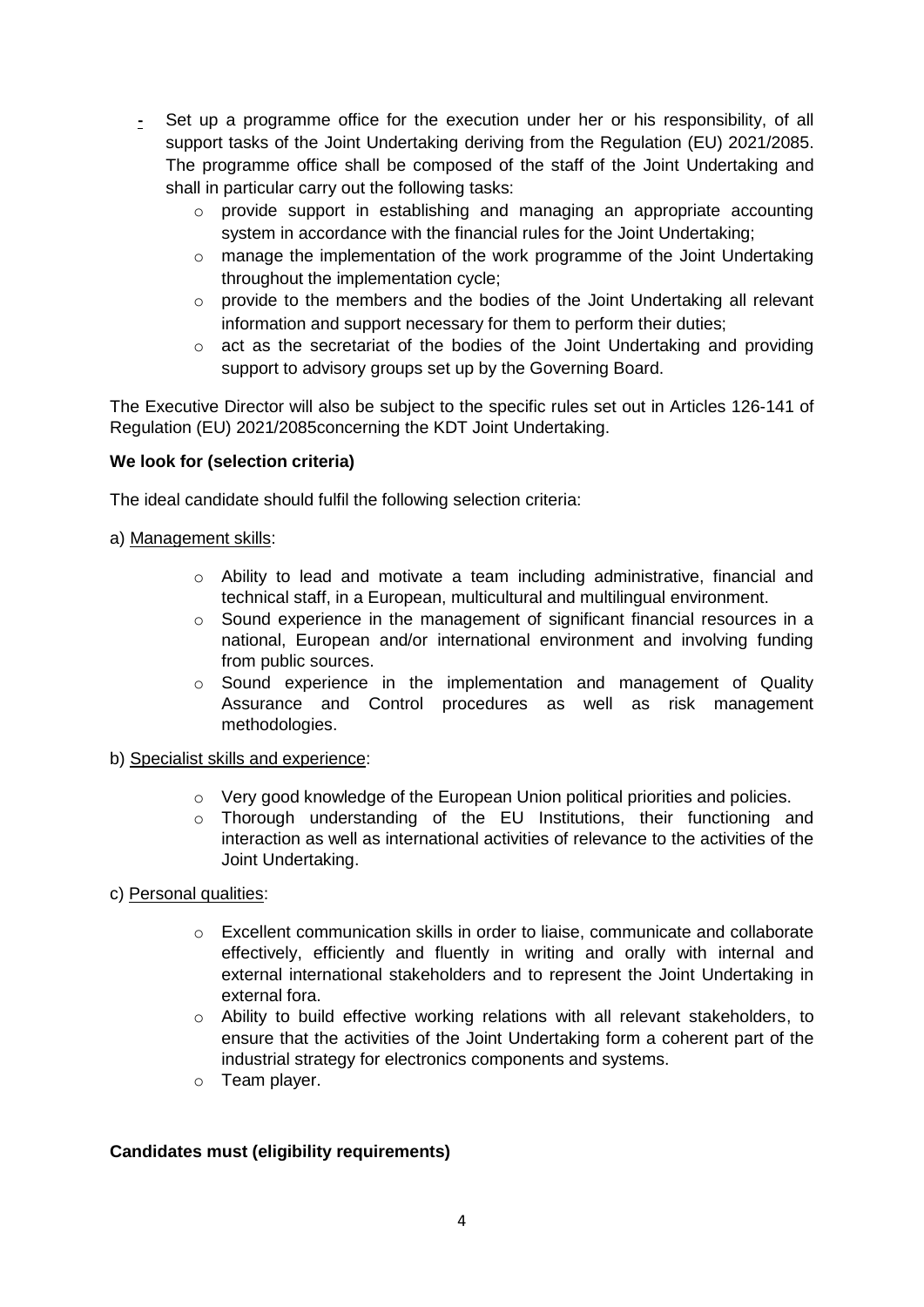Candidates will only be considered for the selection phase on the basis of the following formal requirements to be fulfilled **by the deadline for applications**:

- Nationality: candidates must be a citizen of one of the Member States of the European Union.
- University degree or diploma: candidates must have:
	- either a level of education which corresponds to completed university studies attested by a diploma when the normal period of university education is 4 years or more;
	- or a level of education which corresponds to completed university studies attested by a diploma and appropriate professional experience of at least 1 year when the normal period of university education is at least 3 years (this one year's professional experience cannot be included in the postgraduate professional experience required below).
- Professional experience: candidates must have at least 15 years postgraduate professional experience<sup>5</sup> at a level to which the qualifications referred to above give admission. At least 5 years of that professional experience must be in the area of the activities of the Joint Undertaking.
- Management experience: at least 5 years of the post-graduate professional experience must have been gained in a high-level management function $6$  in a field relevant for this position.
- Languages: candidates must have a thorough knowledge of one of the official languages of the European Union<sup>7</sup> and a satisfactory knowledge of another of these official languages. Selection panels will verify during the interview(s) whether candidates comply with the requirement of a satisfactory knowledge of another official EU language. This may include (part of) the interview being conducted in this other language.
- Age limit: candidates must be able to complete, at the deadline for application, the full mandate of four years before reaching the retirement age. For temporary staff of the European Union, the retirement age is defined as being the end of the month in which the person reaches the age of 66 years (see Article 47 of the Conditions of Employment of other Servants of the European Union<sup>8</sup>).

### **Selection and appointment**

**.** 

The Executive Director will be appointed by the Governing Board of the KDT Joint Undertaking on the basis of a shortlist provided by the European Commission. To establish

Professional experience is only taken into consideration if it represents an actual work relationship defined as real, genuine work, on a paid basis and as employee (any type of contract) or provider of a service. Professional activities pursued parttime shall be calculated pro rata, on the basis of the certified percentage of full-time hours worked. Maternity leave / parental leave / leave for adoption is taken into consideration if it is in the framework of a work contract. PhDs are assimilated to professional experience, even when unpaid, but for a duration of three years maximum, provided that the PhD has been successfully completed. A given period may be counted only once.

<sup>6</sup> In their curriculum vitae, candidates should clearly indicate for all years during which management experience has been acquired: (1) title and role of management positions held; (2) numbers of staff overseen in these positions; (3) the size of budgets managed; (4) numbers of hierarchical layers above and below; and (5) number of peers.

<sup>7</sup> <https://eur-lex.europa.eu/legal-content/EN/TXT/?uri=CELEX%3A01958R0001-20130701>

<https://eur-lex.europa.eu/legal-content/EN/TXT/?uri=CELEX%3A01962R0031-20140701>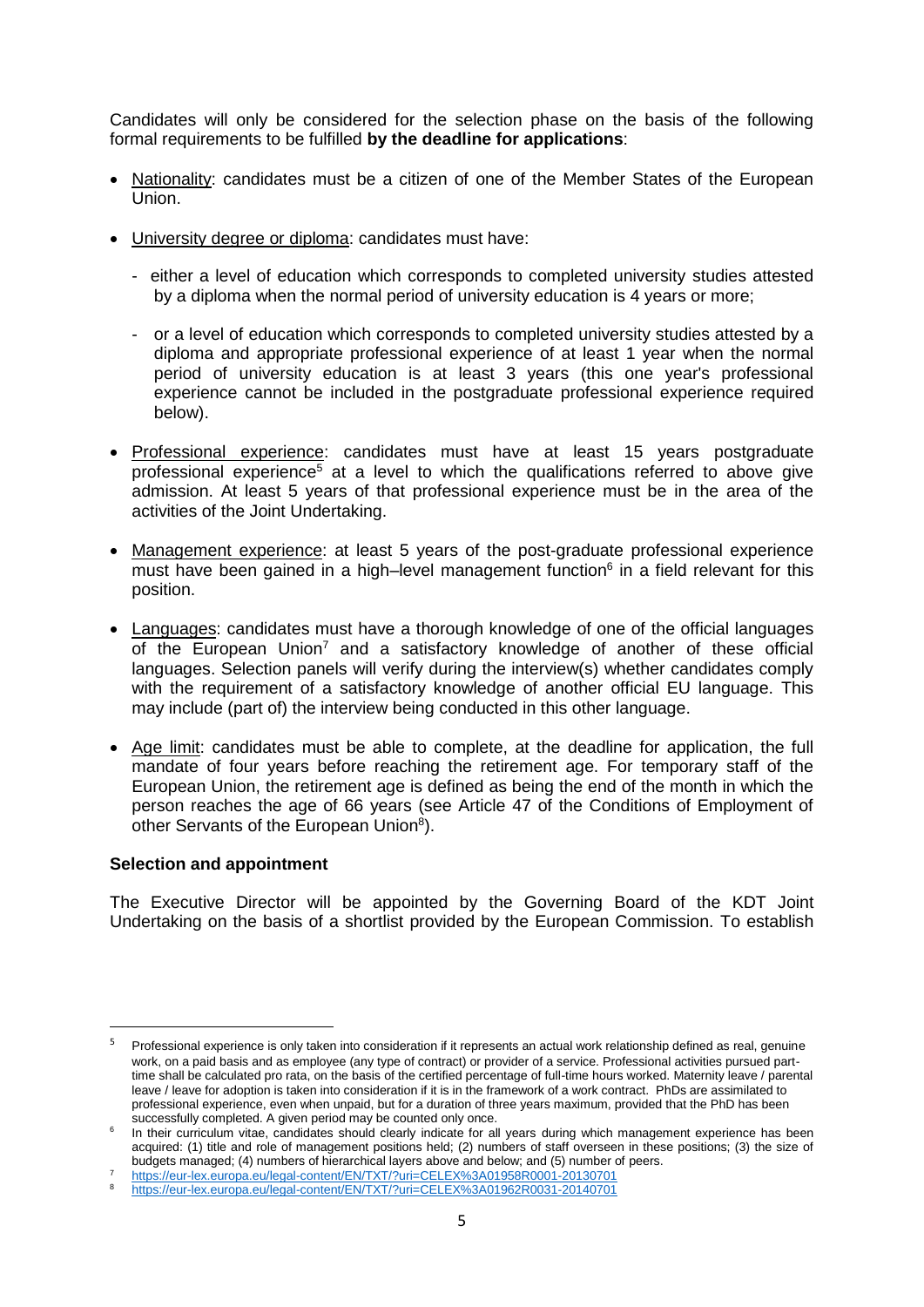this shortlist, the European Commission organises a selection in accordance with its selection and recruitment procedures (see the Document on Senior Officials Policy<sup>9</sup>).

As part of this selection procedure, the European Commission sets up a pre-selection panel. This panel analyses all applications, proceeds with a first eligibility verification and identifies candidates having the best profile in view of the selection criteria mentioned above, and who may be invited for an interview with the pre-selection panel. In accordance with the Regulation (EU) 2021/2085, this pre-selection panel will include a representative appointed by each type of members other than the Union<sup>10</sup> of the Joint Undertaking and an observer appointed by the Governing Board.

Following these interviews, the pre-selection panel draws up its conclusions and proposes a list of candidates for further interviews with the European Commission's Consultative Committee on Appointments (CCA). The CCA, taking into consideration the conclusions of the pre-selection panel, will decide on the candidates to be invited for an interview.

Candidates who are called for an interview with the CCA participate in a full-day management assessment centre run by external recruitment consultants. Taking account of the results of the interview and the report of the assessment centre, the CCA establishes a shortlist of candidates it considers suitable to exercise the function of Executive Director of the Joint Undertaking.

Candidates on the CCA shortlist will be interviewed by the Member(s) of the Commission responsible for the Directorate-General in charge of the relations with the Joint Undertaking<sup>11</sup>.

Following these interviews, the European Commission adopts a shortlist of the most suitable candidates, which will be communicated to the Governing Board of the Joint Undertaking. The latter may decide to interview the candidates before appointing the Executive Director from among the candidates on the Commission shortlist. Inclusion on this shortlist does not guarantee appointment.

Candidates may be required to undergo further interviews and/or tests in addition to those indicated above. They could also be required to deliver a statement before the relevant committee(s) of the European Parliament.

The selected candidate should hold, or be in the position to obtain, a valid security clearance certificate from his/her national security authority. A personal security clearance is an administrative decision following completion of a security screening conducted by the individual's competent national security authority in accordance with applicable national security laws and regulations, and certifying that an individual may be allowed to access classified information up to a specified level. (Note that the necessary procedure for obtaining a security clearance can be initiated on request of the employer only, and not by the individual candidate).

Until the personal security clearance has been granted by the Member State concerned and the clearance procedure completed with the legally required briefing from the European Commission's Security Directorate, the candidate will not be able to access EU Classified Information (EUCI) at the level of CONFIDENTIEL UE/EU CONFIDENTIAL or above, nor attend any meetings at which such EUCI is discussed.

1

[https://ec.europa.eu/info/sites/info/files/compilation-of-the-senior-official-policy-at-the-european-commission\\_en.pdf](https://ec.europa.eu/info/sites/info/files/compilation-of-the-senior-official-policy-at-the-european-commission_en.pdf) (only exists in English)

<sup>&</sup>lt;sup>10</sup> "Members other than the Union" means any participating state, private member or international organisation that is a member of a joint undertaking.

Unless the Member of the Commission concerned, in line with the Commission Decision of 5 December 2007 (PV(2007) 1811) and 30 September 2020 (PV(2020) 2351), has delegated this task.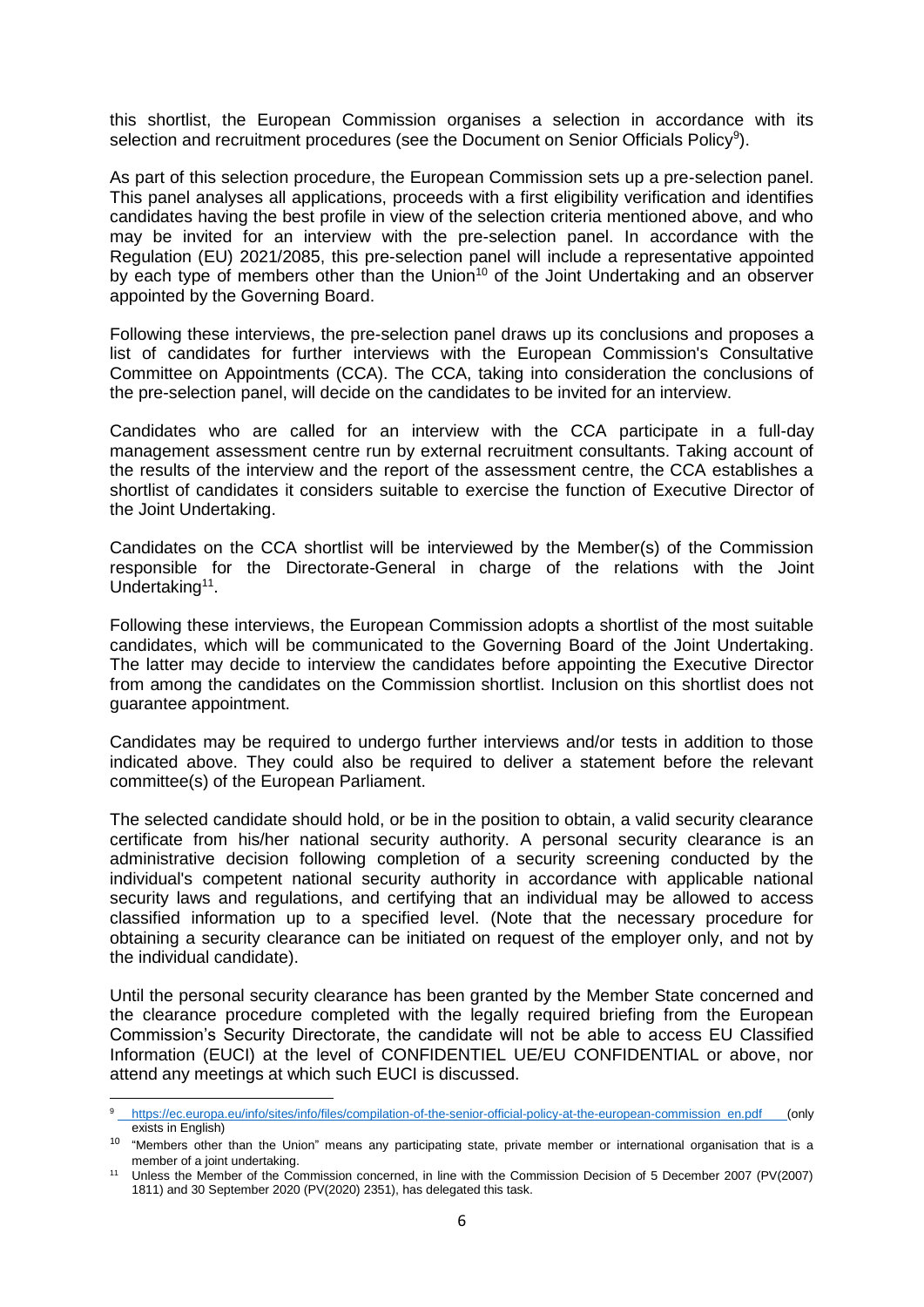## **Equal opportunities**

The European Commission and the Joint Undertaking apply a policy of equal opportunities and non-discrimination in accordance with Article 1d of the Staff Regulations<sup>12</sup>.

Regulation (EU) 2021/2085 highlights that the selection procedure shall respect the principle of gender balance. In this line, the Commission and the KDT Joint Undertaking recognise that a healthy work-life balance is an important motivational factor for many people and that flexible working is increasingly expected to be part of a modern working environment. Therefore, the Commission and the KDT Joint Undertaking commit to welcoming and managing diversity, gender equality and inclusion, and welcome applications from all candidates independently of their gender, race, colour, ethnic or social origin, language, religion or belief, age or sexual orientation, including from candidates with disabilities. The Commission and the KDT Joint Undertaking actively welcome applications from all qualified candidates from diverse backgrounds, across all abilities and from the broadest possible geographical basis amongst the EU Member States. To promote gender equality, the Commission and the KDT Joint Undertaking encourage applications in particular from women. Assistance can be provided to persons with disabilities during the recruitment procedure.

### **Conditions of employment**

The salaries and conditions of employment are laid down in the Conditions of Employment of Other Servants.

The successful candidate will be engaged by the Joint Undertaking as a Temporary Agent at grade AD14. S/he will be classified depending on the length of her/his previous professional experience in step 1 or step 2 within that grade.

The successful candidate will be appointed for an initial mandate of four years. The Governing Board of the Joint Undertaking may extend the term of office once, for a period of not more than three years.

Applicants should note the requirement under the Conditions of Employment of Other Servants for all new staff to complete successfully a nine-month probationary period.

The place of employment is Brussels, Belgium.

The post is available from 01 November 2022.

### **Independence and declaration of interests**

Before taking up her/his duties, the Executive Director will be required to make a declaration of commitment to act independently in the public interest and to declare any interests, which might be considered prejudicial to her/his independence.

### **Application procedure**

Before submitting your application, you should carefully check whether you meet all eligibility requirements ('Candidates must'), particularly concerning the types of diploma, high-level professional experience as well as linguistic capacity required. Failure to meet any of the eligibility requirements means an automatic exclusion from the selection procedure.

<sup>1</sup> <sup>12</sup> <https://eur-lex.europa.eu/legal-content/EN/TXT/?uri=CELEX%3A01962R0031-20140701>